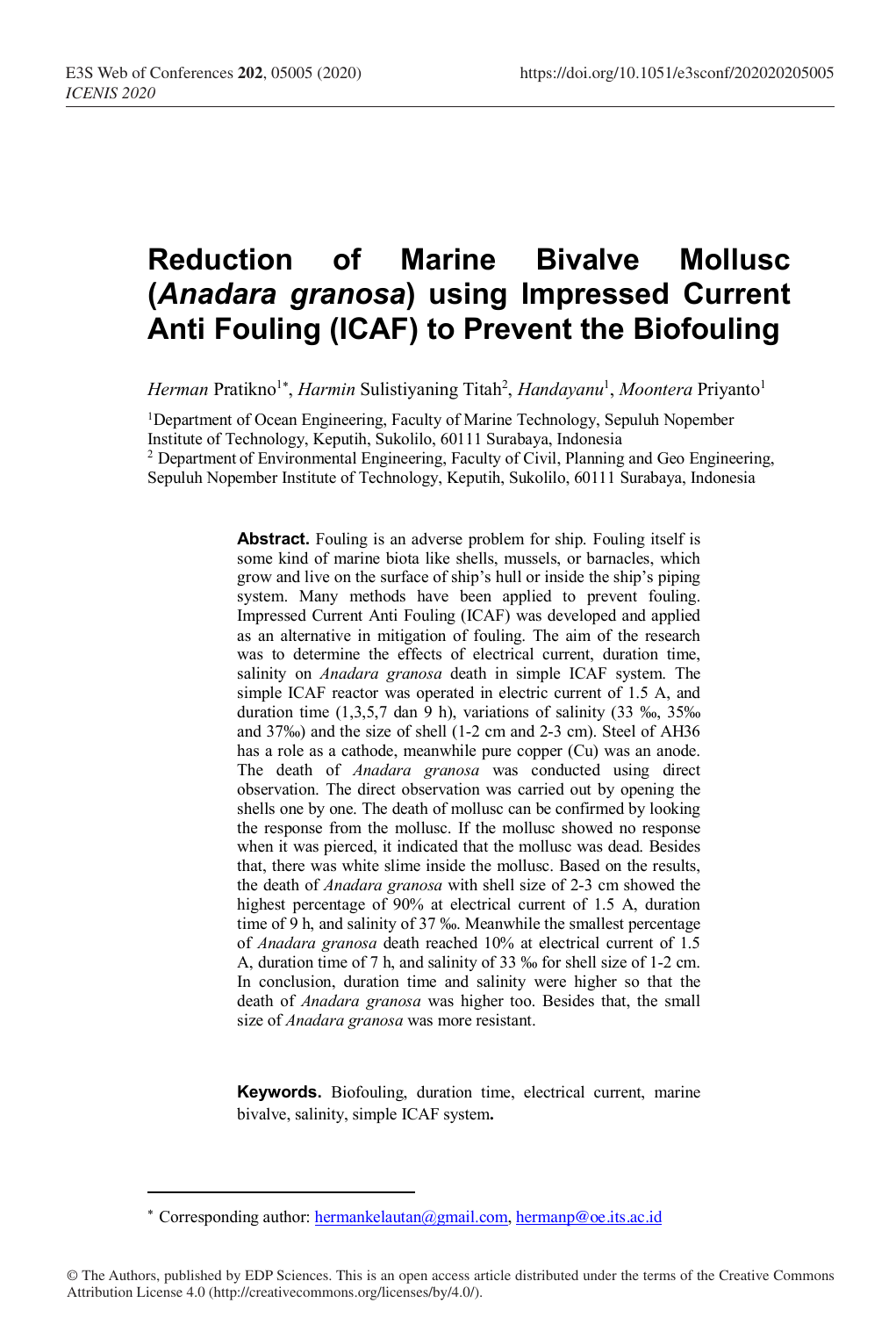# **1 Introduction**

The use of sea chest on ship's hull below the waterline is required for steel ships or wooden ships with engine installed inside their hull (onboard engine). The sea water requirement can be fulfilled from the sea chest. The sea water is needed as coolant for main engine and auxiliary engine, for ballast purposes, fire extinguisher system, and many more. Generally, sea chests are placed on two places at different height due to the ship sail through different seawater depth.

Two types of sea chests are connected by main pipe that has a controlling valve. If the ship sail through deep seawater, the sea chest on the bottom will be used. On the other hand, if the ship must sail through shallow seawater with mud (or river), the sea chest on the side (bilge) will be used. This condition can apply to avoid mud that is sucked so that it can damage the pumps and make clogging on the piping system installation [1].

Besides that, the fouling can also accumulate inside the piping system, especially pipes which channel sea water as coolant. The fouling can clog the fluid flow, damage the strainer and heat exchanger. The mitigation to this fouling should be applied due to fouling is an adverse problem. Fouling occurred on the surface of ship's hull, it can increase the ship's resistance [2].

The bioaccumulation of marine organisms on the surfaces of submerged or semisubmerged, natural or artificial objects is called marine biofouling [3]. The types of biofouling commonly are founded and accumulated on sea chest. Some types of organism that attached on sea chest are barnacles, Asia green mussel (*Perna viridis*) and *Arcuatula senhousia* [4]. According to Anderson et al. (2003) [5], marine organisms can cause biofouling is estimated may exceed 2500 species. Some species have tendency to attach on surfaces, settle and grow on them. These marine organisms are named marine foulers and may mainly be classified into micro and macro foulers [6]. According to Frey et al. [2014) [7], some dominated communities of marine organism can cause biofouling on ship were arthropods (primarily barnacles and amphipods (63% of sea-chests), molluscs (bivalves and gastropods, 55%), cnidarians (primarily hydrozoans, 45%), polychaetes (45%), and bryozoans (30%) in Canada.

Biofouling can be divided into two different categories in term of coarseness namely, micro-fouling (bacteria and diatomic biofilms) and macro-fouling. Micro fouling is biofouling that is caused by bacterial colonization, diatoms and microalgae) through the formation of biofilm. Macro fouling is biofouling that is caused through the attachment of destructive macroorganisms [8]. Macro fouling groups commonly found include: Mollusca, bryozoa, tunicate, barnacles, bryozoans, mussels, and tube worms. The first three groups are the largest and most numerous organisms [9]. Biofouling costs billions of dollars per a year to prevent and maintenance at the global shipping industry.

An mitigation alternative is introduced to prevent biofouling. The Impressed Current Anti Fouling (ICAF) can be used to prevent or to suspend the growth of biofouling, such as barnacles, clams, seaweeds (algae), and other marine plant organisms. Based on our earlier research, ICAF system have ability to decrease the number cells of bacteria *Pseudomonas fluorescens* with reached 98.5% - 99.9% [10]. The percentages of populasion reduction on *Vibrio alginolyticus* were 87.3% - 99.4% with the concentration of Cu<sup>2+</sup> ions during the operation of the simple ICAF system reached 4.3 mg/L to 18.3 mg/L [11]. According to our other previous study, the decreasing of *Chlorella Vulgaris* cell number with the highest percentage of 99.98% at electrical current of 1 A, duration time of 10 min and concentration of Cu (17.9  $\pm$  0.07 mg/L) [12]. The highest population reduction occurred in *Isochrysis galbana* and *Botryococcus sp* reached 77.5% and 50%, respectively. The highest concentration of Cu that was produced during the operation of the simple ICAF system reached  $4.08 \pm \text{mg/L}$  [13].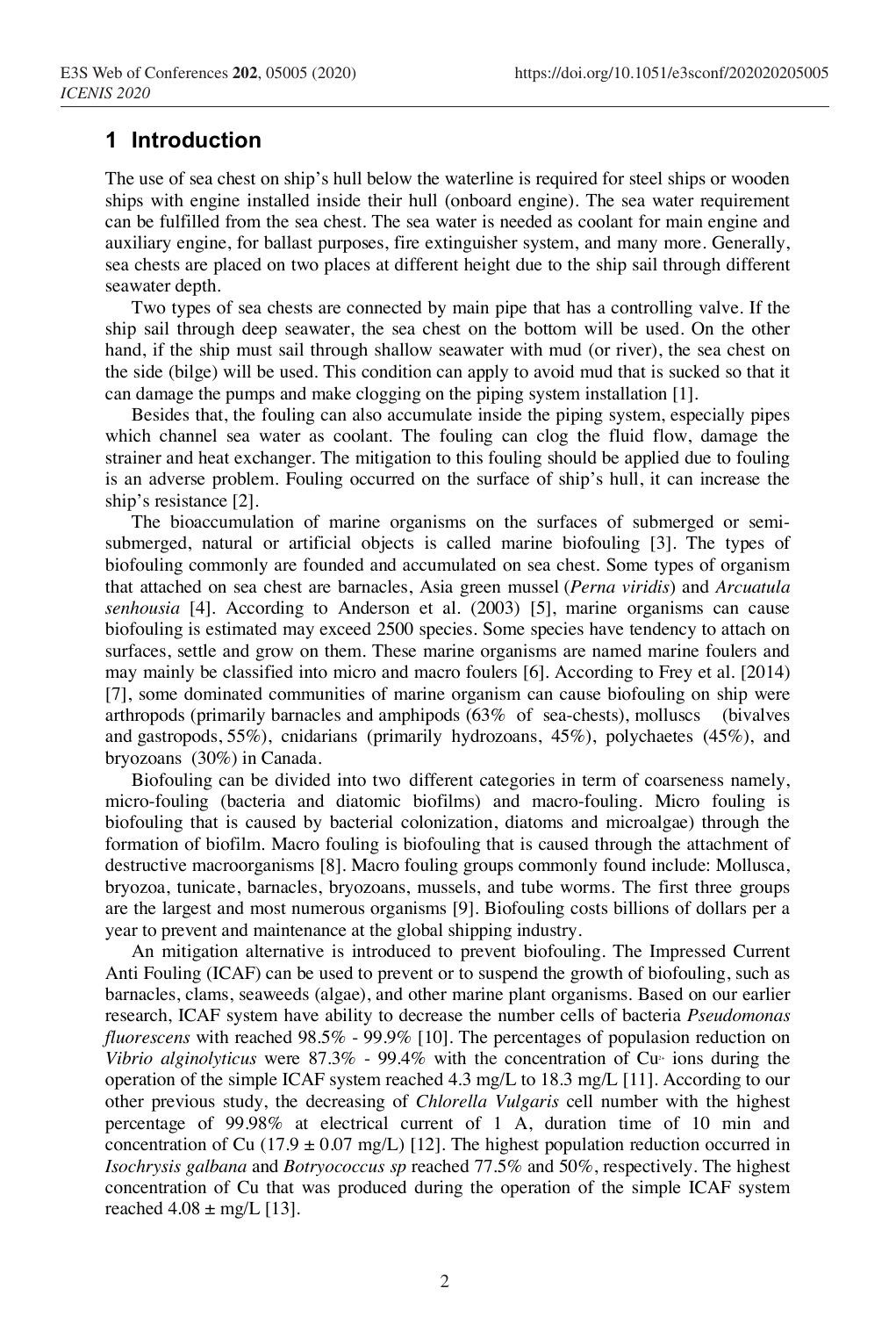The purpose of study was to determine the effects of electrical current, duration time, salinity on *Anadara granosa* death in simple ICAF system with high-strength low-alloy (HSLA) AH36 steel was as a cathode and copper was as an anode. Copper was chosen due to it was known as an inhibitor for biofouling [14] and based on Ong and Din (2001) [15], Cu was found to be toxic to the clams.

# **2 Materials and Methods**

## **2.1. Materials Preparation**

HSLA material was usually applied in the field of marine buildings or ships the cathode with size 15 x 15 x 1 cm used material of HSLA AH36 steel meanwhile the anode with dimension of 15 x 15 x 1 cm used the metal of Cu. Fig 1 showed the material for  $(a)$ cathode and (b) anode.



**Fig. 1.** The material for (a) cathode and (b) anode

## **2.2 Simple ICAF System Reactor**

The design of simple ICAF system was conducted based on our earlier research [9,10,11,12]. The simple ICAF system was applied using the DC current due to the anode and cathode supply must be differentiated between positive and negative current sources.

#### **2.3 Marine Bivalve Preparation**

Marine bivalve molluscs that was used in this study was blood clams (*Anadara granosa*). There were 10 blood clams at 1 reactor for each treatment so that total number of blood clams were 30 for  $1-2$  cm of shell size and 30 for  $2-3$  cm of shell size. The blood clams were collected at Kenjeran Beach. After that, all blood clams were cleaned. And then, those were acclimatization at laboratory of Environmental Remediation at campus of ITS before those were used for research. Fig. 2 showed the blood clams.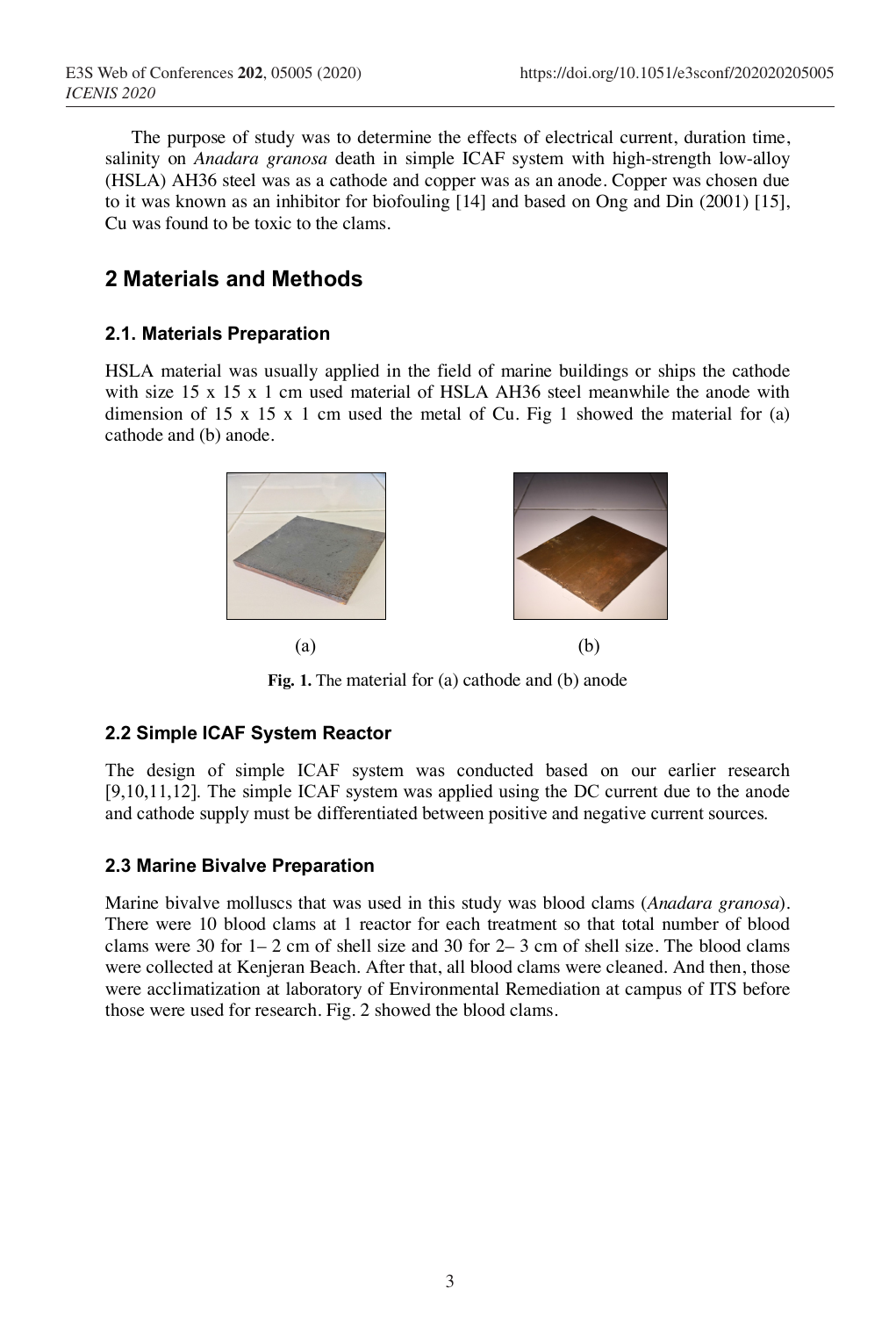

**Fig. 2.** *Anadara granosa* acclimatization

## **2.4 Preparation of Artificial Seawater**

Based on our previous study, the chemical composition of seawater replacement is in accordance with ASTM D1141-90 (1994) [16-18]. The variations of salinity were 33 ‰, 35‰ and 37‰.

## **2.5 Running of Simple ICAF System Reactor**

Operation of ICAF system were carried out on the duration time variations (1,3,5,7 dan 9 h), variations of salinity (33 ‰, 35‰ and 37‰) and the size of shell (1-2 cm and 2-3 cm). The electrical current was set at 1.5 Ampere. The main parameter was the death of *Anadara granosa* after operation of simple ICAF system. Fig 3 described the running of simple ICAF system on *Anadara granosa*. The ion Cu concentration were analyzed using Atomic Absorption Spectrophotometer (AAS).



**Fig. 3.** The running of simple ICAF system on *Anadara granosa.*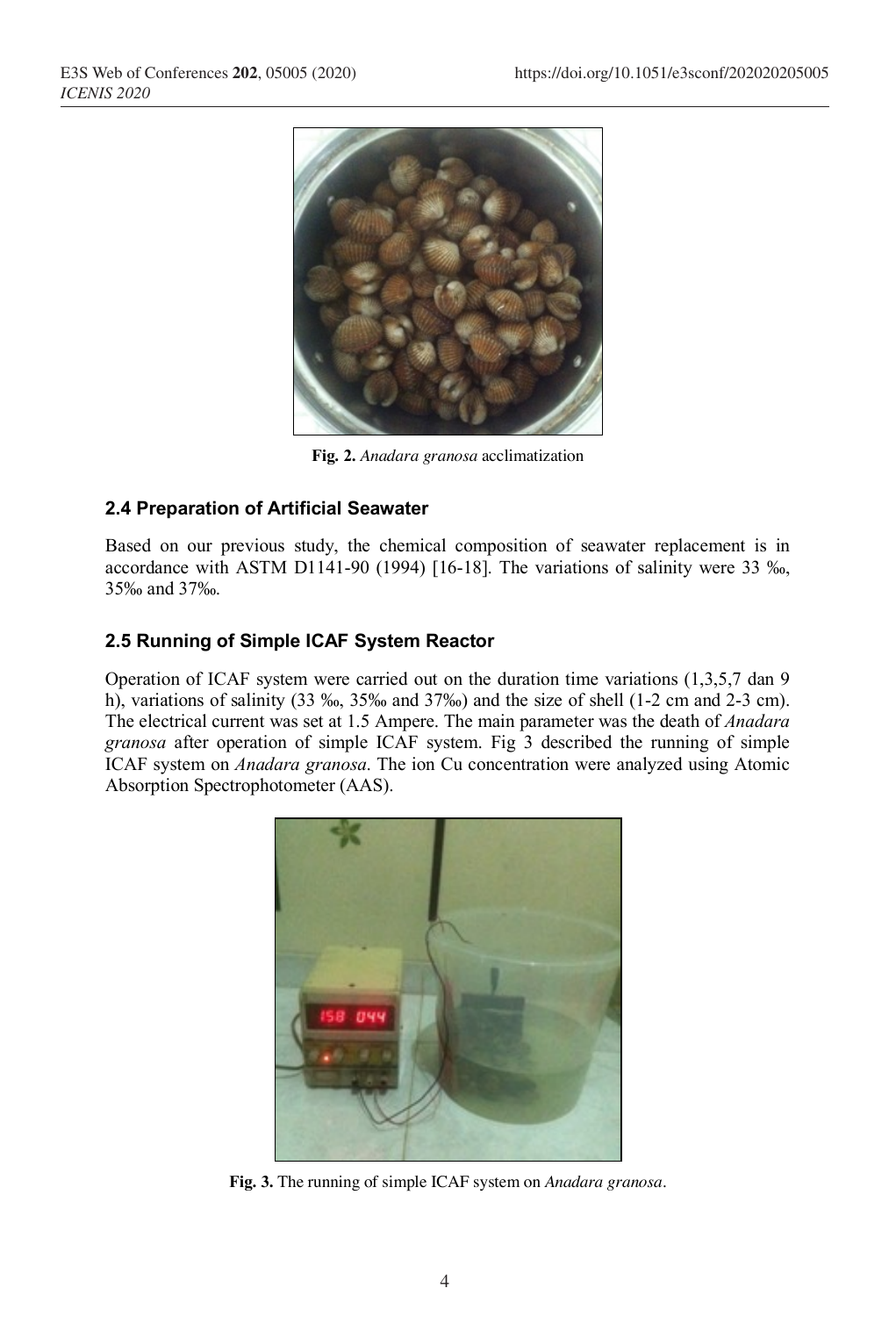#### **2.6 Determination of Parameters**

The death of *Anadara granosa* was conducted using direct observation. The direct observation was carried out by opening the shells one by one. The death of mollusc can be confirmed by looking the response from the mollusc. If the mollusc showed no response when it was pierced, it indicated that the mollusc was dead. Besides that, there was white slime inside the mollusc.

#### **2.7 Statistical Analysis**

The experimental data of size shell, salinity and duration time on *Anadara granosa* death accumulation response during operation of simple ICAF system reactor were subjected to an analysis of variance (ANOVA) using SPSS Statistics for Windows version 21.0 (SPSS, Inc., Chicago, IL). Statistical significance was defined as  $p < 0.05$ .

# **3 Results and Discussion**

Fig. 4 depicted the death of *Anadara granosa* during operation of simple ICAF system at current electrical of 1.5 A. Based on figure, it was not found number of *Anadara granosa*  death at 1 h after simple ICAF system running. The death accumulation occurred at 3 h after simple ICAF system running. However, it showed the number of *Anadara granosa* death increased when duration time increased both at shell size of 1-2 cm and 3-2 cm, respectively.

The death accumulation on *Anadara granosa* with shell size of 1-2 cm reached 10% at 33 ‰ after simple ICAF system running of 7 h. Meanwhile, the condition showed a difference in salinity of 35 ‰ and 37 ‰. The highest of *Anadara granosa* death with shell size of 1-2 cm was 50% at salinity of 35‰ and 37‰, respectively for 9 h of duration time. Meanwhile, the *Anadara granosa* death at salinity of 33‰ was 20% for the similar time, i.e 9 h.

Based on the data, the death accumulation of *Anadara granosa* with shell size of 2-3 cm was 80% at salinity of 33‰ for 9 h. It reached the highest of death accumulation (90%) at salinity of 35‰ and 37‰, respectively for 9 h of duration time.

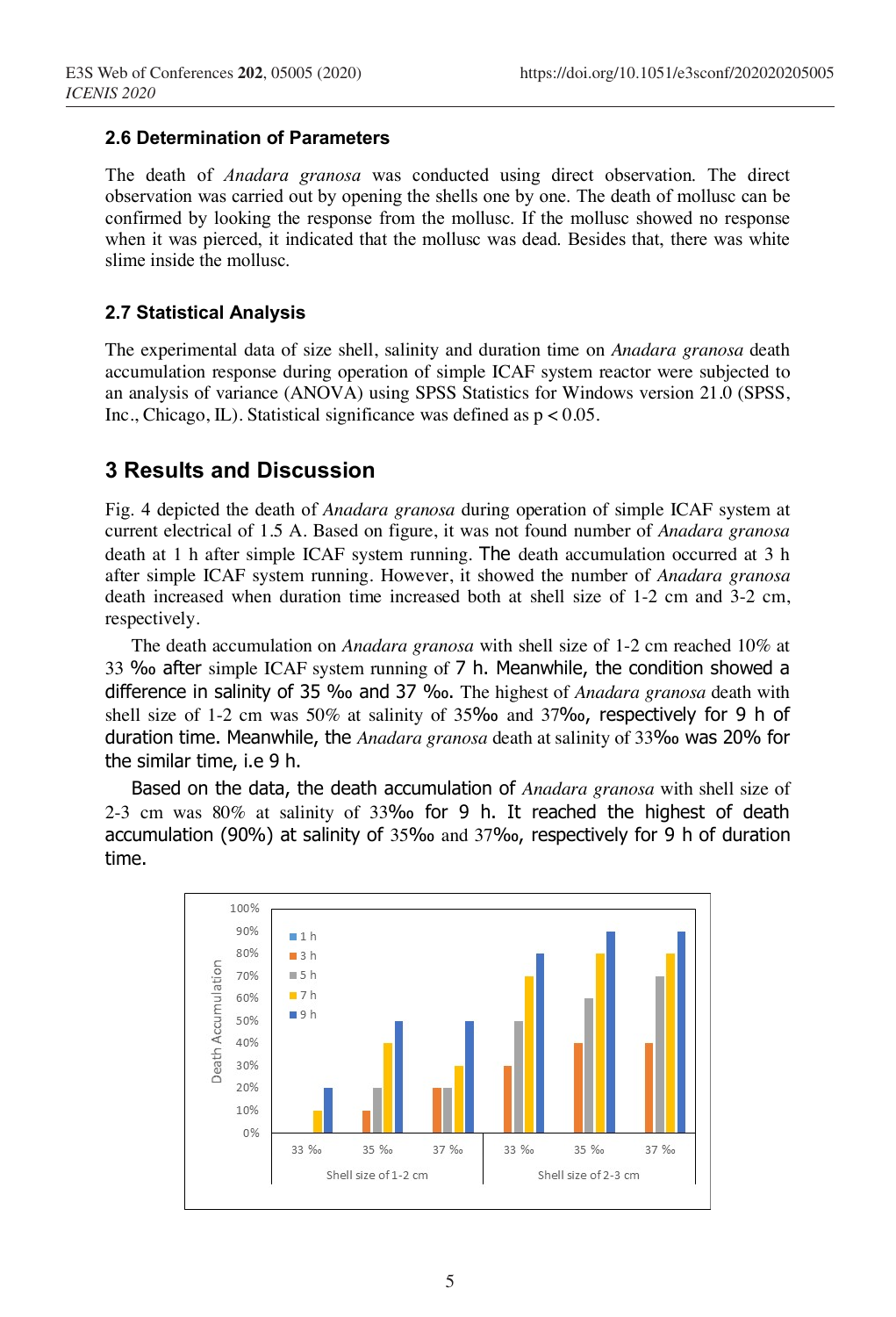#### **Fig. 4.** The death of *Anadara granosa* during operation of simple ICAF system

Based on statistical analysis using ANOVA, the death accumulation of *Anadara granosa* with shell size of 1-2 cm between time variation and salinity was significant ( $p < 0.05$ ) during operation of simple ICAF system. Based on result analysis using Tukey HSD, the death accumulation of *Anadara granosa* at between salinity of 33‰ and 35‰ was significant  $(p > 0.05)$ . It was similary for between salinity of 33‰ and 35‰. However, it was no significant ( $p > 0.05$ ) for between salinity of 35‰ and 37‰. It explained that the similarity of death accumulation of *Anadara granosa* at salinity of 35‰ and 37‰.

Based on the result analysis using Tukey HSD, the duration of time of 1 h between 7 h on death accumulation of *Anadara granosa* showed a significant (p < 0.05). It was similary on the duration of time of 1 h between 9 h. However, the duration of time of 1 h between 3 h and 5 h on death accumulation of *Anadara granosa* showed no significant (p > 0.05). It indicated that the death accumulation of *Anadara granosa* has a similarity value.

The results of analysis ANOVA on death accumulation of *Anadara granosa* with shell size of 2-3 cm showed a significant ( $p < 0.05$ ) on variation of duration time and salinity. After that, based on the result analysis using Tukey HSD, it showed the similary result with the size shell of 1-2 cm.

Based on the results of ANOVA analysis for shell size of 1-2 cm between 2-3 cm at variation of duration time and salinity, it showed that the duration time and salinity were a significant (p < 0.05) on mortality of *Anadara granosa* during simple ICAF system running. It indicated that shell size of *Anadara granosa* was as influential factor for mortality of *Anadara granosa*. According to Yap et al., (2003) [19], the shells have ability to accumulate a wide range of metals due to it have different mineralogies and chemistries in the shells.

The measured concentration of Cu during the operation of the simple ICAF reached 55.53 mg/L to 321.70 mg/L at salinity of 33 ‰. It was 56.25mg/L to 560.25 mg/L at salinity of 35 ‰ and it ranged 72.65 mg/L to 667.85 mg/L at salinity of 37 ‰. Based on the figure 5, the concentration of Cu ion increased with time and salinity increasing. The electrical current increased when the salinity increased due to sodium and chloride ions can be a conductor. Salinity content of sodium chloride. Sodium chloride is an electrolyte, and when this is dissolved in water to form salt water, it becomes sodium ions  $(Na^+)$  and chloride ions (Cl<sup>-</sup>), each of which is a corpuscle that conducts electricity. It indicated that the increasing ion Cu production affected with the long of duration time and electrical current that occurred in the saline water.

Although cockle *Anadara granosa* was a typically intertidal species which naturally lives in an area with soft mud and fine sand. In some area, they can live in 20 m water depth but commonly concentrate in the littoral area and estuaries [20].

Blood cockles can have a best live under calm conditions, especially in shallow inlet bays, with soft and flocculent mud with salinity ranging from 18 to 30 ‰ [21,22,23]. *Anadara granosa* also live in estuaries and can tolerate some changes in salinity for normal condition [24]. This condition can be changed due to ion Cu in the seawater.

Based on Liu at al. (2012) [25], the LC50 value of Cu concentration can cause kill *Tegilarca granosa* was 26.27 mg / L at 24 h. The measurement parameter at acute test is mortality number of dead individual and it was indicated as LC50 (lethal concentration). LC50 is defined as the concentration at which 50% lethal of the population of experimental organisms. According to Rombke and Moltmann (1996) [26], mortality data usually from acute tests is discrete data, with values which may range between 0 and 100%.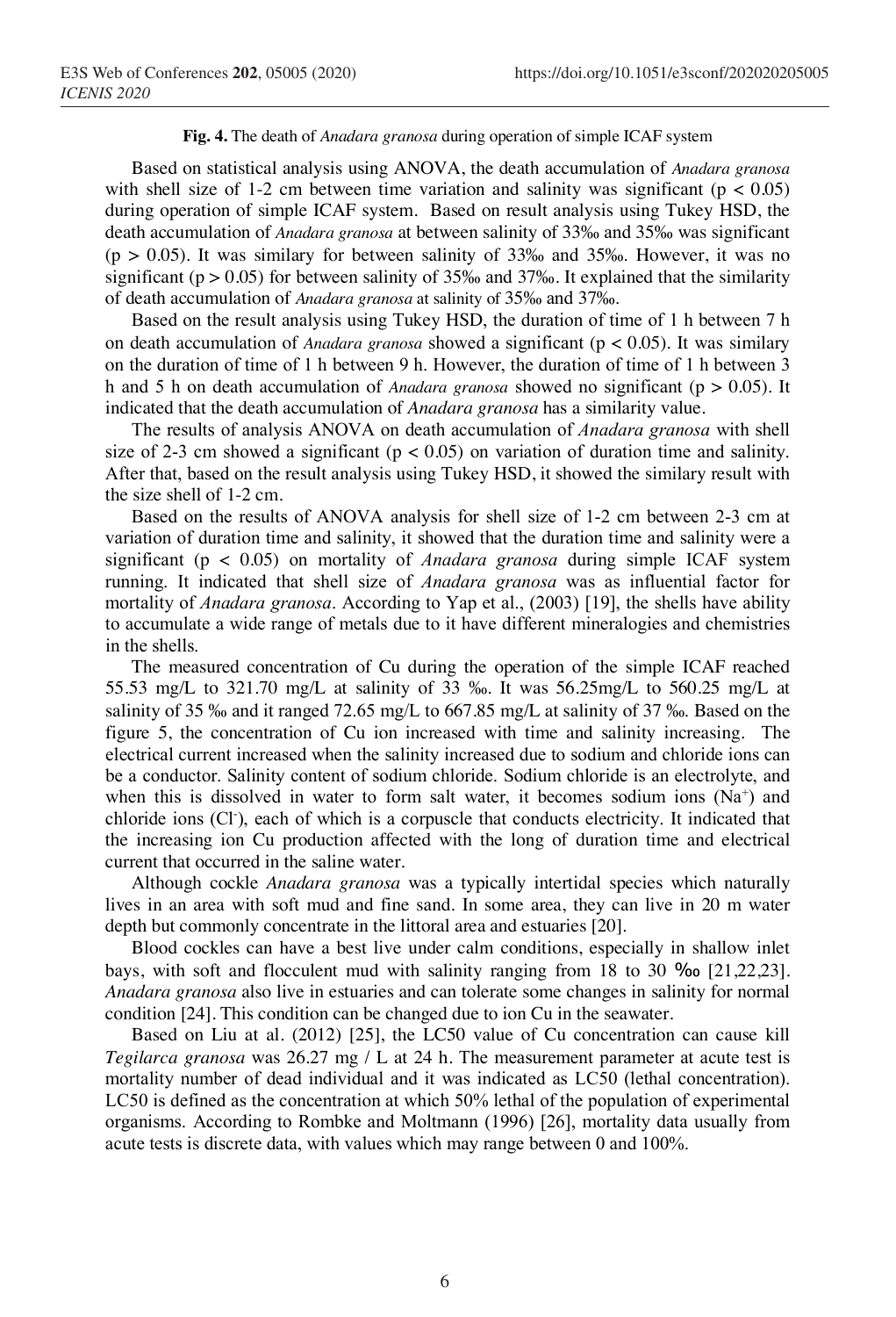

**Fig. 5.** The Concentration of Cu during Simple ICAF System Operation

Based on statistical analysis using ANOVA, the difference of Cu ion concentration between electrical current and time variation was no significant ( $p > 0.05$ ). It similar with of number cells reduction percentages. It also showed no significant ( $p > 0.05$ ) due to the percentages showed high reduction at all variation

# **4 Conclusions**

The death accumulation of *Anadara granosa* with shell size of  $2-3$  cm showed the highest percentage of 90% at electrical current of 1.5 A, duration time of 9 h, and salinity of 37 ‰. Meanwhile the smallest percentage of *Anadara granosa* death reached 10% at electrical current of 1.5 A, duration time of 7 h, and salinity of 33 ‰ for shell size of 1-2 cm. In conclusion, duration time and salinity were higher so that the death of Anadara granosa was higher too. Besides that, the small size of Anadara granosa was more resistant.

# **Acknowledgement**

The author would like to thank Kementerian Riset dan Teknologi/ Badan Riset dan Inovasi Nasional, Indonesia through scheme of Penelitian Dasar Unggulan Perguruan Tinggi – third year research, PDUPT 2020 for funding this research with No of contract, 3/E1/KP.PTNBH/2020, and No of amendment contract, 3/AMD/E1/KP.PTNBH/2020, and No. 1170/PKS/ITS/2020.

# **References**

- 1. B. Utomo. 2012. Study Program of Diploma III, Naval Engineering, Faculty of Engineering. Universitas Diponegoro Semarang. (2012)
- 2. F. Marison. Department of Naval Engineering, Institut Teknologi Sepuluh Nopember, Surabaya. (2012)
- 3. J.A. Lewis. Materials Forum. **22**. p. 41–61. (1998)
- 4. K.M. Neil, H. Stafford. Queensland Department of Primary Industries and Fisheries and CRC Reef, report to the Australian Government Department of Agriculture, Fisheries and Forestry, p 30. (2005)
- 5. C. Anderson, M. Atlar, M. Callow, M. Candries, A. Milne, R.L Townsin. Science and Technology (IMarEST). Part B: Journal of Marine Design and Operations. **4**. p. 11-23. (2003)